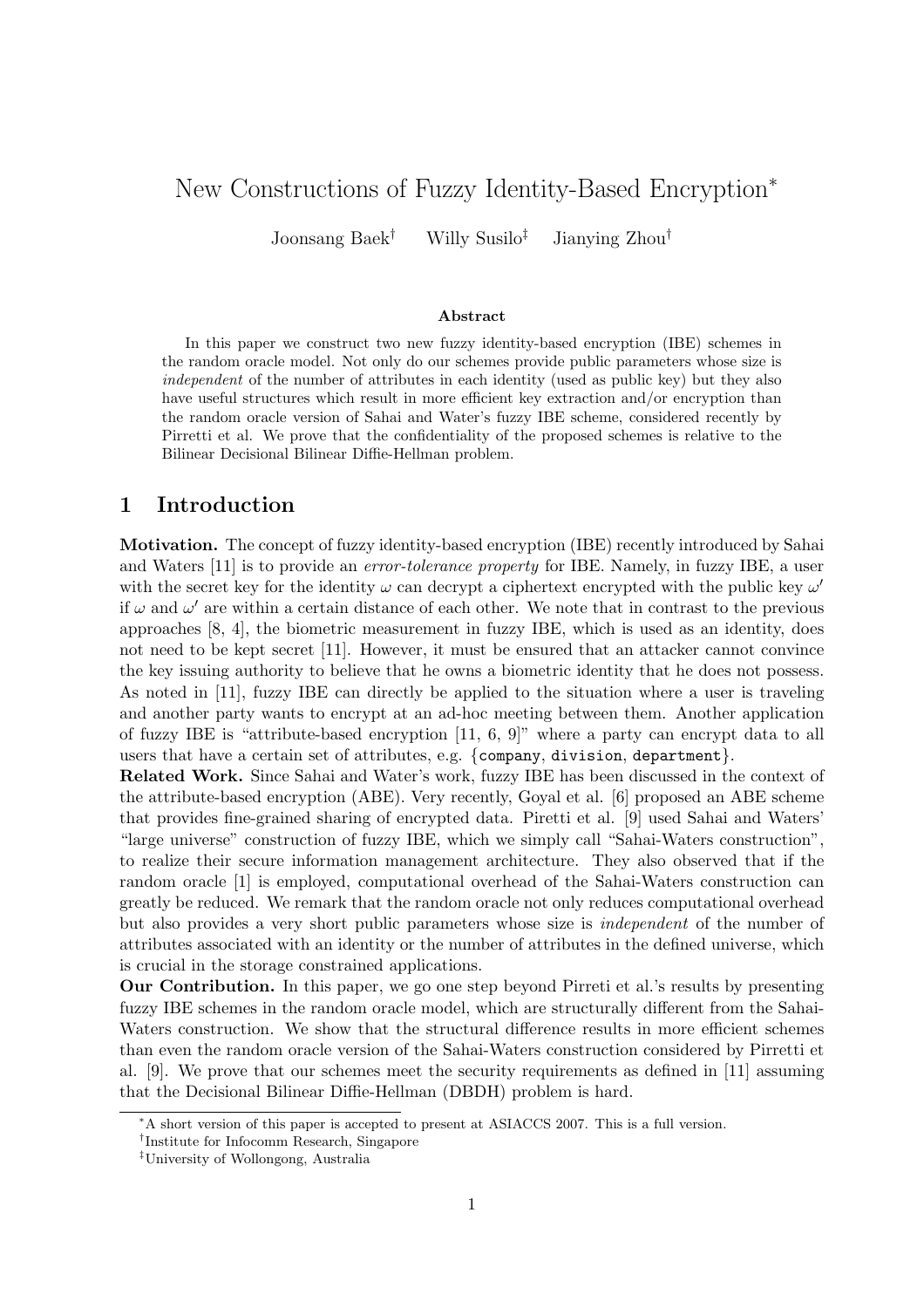## 2 Preliminaries

Computational Primitives. We first review the definition of the admissible bilinear pairing [2, 7], denoted by e. Let  $\mathbb{G}_1$  and  $\mathbb{G}_2$  be groups of the same order q which is prime. (By  $\mathbb{G}_1^*$ and  $\mathbb{Z}_q^*$ , we denote  $\mathbb{G}_1 \setminus \{1\}$  where 1 is the identity element of  $\mathbb{G}_1$ , and  $\mathbb{Z}_q \setminus \{0\}$  respectively). Suppose that  $\mathbb{G}_1$  is generated by g. Then,  $e : \mathbb{G}_1 \times \mathbb{G}_1 \to \mathbb{G}_2$  has the following properties: 1) Bilinear:  $e(g^a, g^b) = e(g, g)^{ab}$ , for all  $a, b \in \mathbb{Z}_q$  and 2) Non-degenerate:  $e(g, g) \neq 1$ .

A computational problem that will be used throughout this paper is the DBDH problem, a decisional version of the Bilinear Diffie-Hellman problem on which Boneh and Franklin's IBE scheme [2] is based. Informally, the DBDH problem refers to the problem where, given  $(g, g^a, g^b, g^c)$  for random  $a, b, c \in \mathbb{Z}_q^*$ , a polynomial-time attacker A is to distinguish  $e(g, g)^{abc}$ from  $e(g, g)^\gamma$  for random  $\gamma \in \mathbb{Z}_q^*$ .

Fuzzy IBE and Its Security. The generic fuzzy IBE scheme [11] consists of the following algorithms.

- Setup(): Providing some security parameter as input, the Private Key Generator (PKG) runs this algorithm to generate its master key mk and public parameters params which contains an error tolerance parameter d. Note that params is given to all interested parties while  $mk$  is kept secret.
- Extract $(mk, ID)$ : Providing the master key mk and an identity ID as input, the PKG runs this algorithm to generate a private key associated with ID, denoted by  $D_{\text{ID}}$ .
- Encrypt(params,  $ID', M$ ): Providing the public parameters params, an identity  $ID'$ , and a plaintext  $M$  as input, a sender runs this algorithm to generate a ciphertext  $C'$ .
- Decrypt(params,  $D_{ID}$ , C'): Providing the public parameters params, a private key  $D_{ID}$ associated with the identity ID and a ciphertext  $C'$  encrypted with an identity ID' such that  $|ID' \cap ID| \geq d$  as input, a receiver runs this algorithm to get a decryption, which is either a plaintext or a "Reject" message.

A first security requirement of fuzzy IBE is "indistinguishability of encryptions under fuzzy selective-ID, chosen plaintext attack (IND-FSID-CPA)" [11]. (Note that the "selective-ID attack" [3] refers to the attack in which an attacker commits ahead of time an identity that it intends to attack.) The formal definition based on the game between an attacker  $A$  and the "Challenger" is as follows.

In Phase 1, A outputs a challenge identity ID<sup>∗</sup> . In Phase 2, the Challenger then runs the Setup algorithm to generate a master key  $mk$  and public parameters params. The Challenger gives params to A while keeps mk secret from A. In Phase 3, A issues private key extraction queries, each of which is denoted by ID. A restriction here is that for all ID,  $|ID \cap ID^*| < d$ . In Phase 4, A outputs equal-length messages  $M_0$  and  $M_1$ . Upon receiving  $(M_0, M_1)$ , the Challenger picks  $\beta \in \{0, 1\}$  at random and creates a challenge ciphertext  $C^* =$  Encrypt $(params, ID^*, M_\beta)$ . The Challenger returns  $C^*$  to A. In Phase 5, A issues a number of private key extraction queries as in Phase 3. In Phase 6, A outputs its guess  $\beta' \in \{0, 1\}$ .

We define A's guessing advantage by  $|\Pr[\beta' = \beta] - \frac{1}{2}$  $\frac{1}{2}$ .

Notice that a stronger notion "indistinguishability of encryptions under fuzzy selective-ID, chosen ciphertext attack (IND-FSID-CCA)" can also be defined by giving  $A$  an access to a decryption oracle.

Another important security requirement for a fuzzy IBE scheme is the security against colluding attack, which implies that no group of users should be able to combine their keys in such a way that they can decrypt a ciphertext that none of them alone could [11].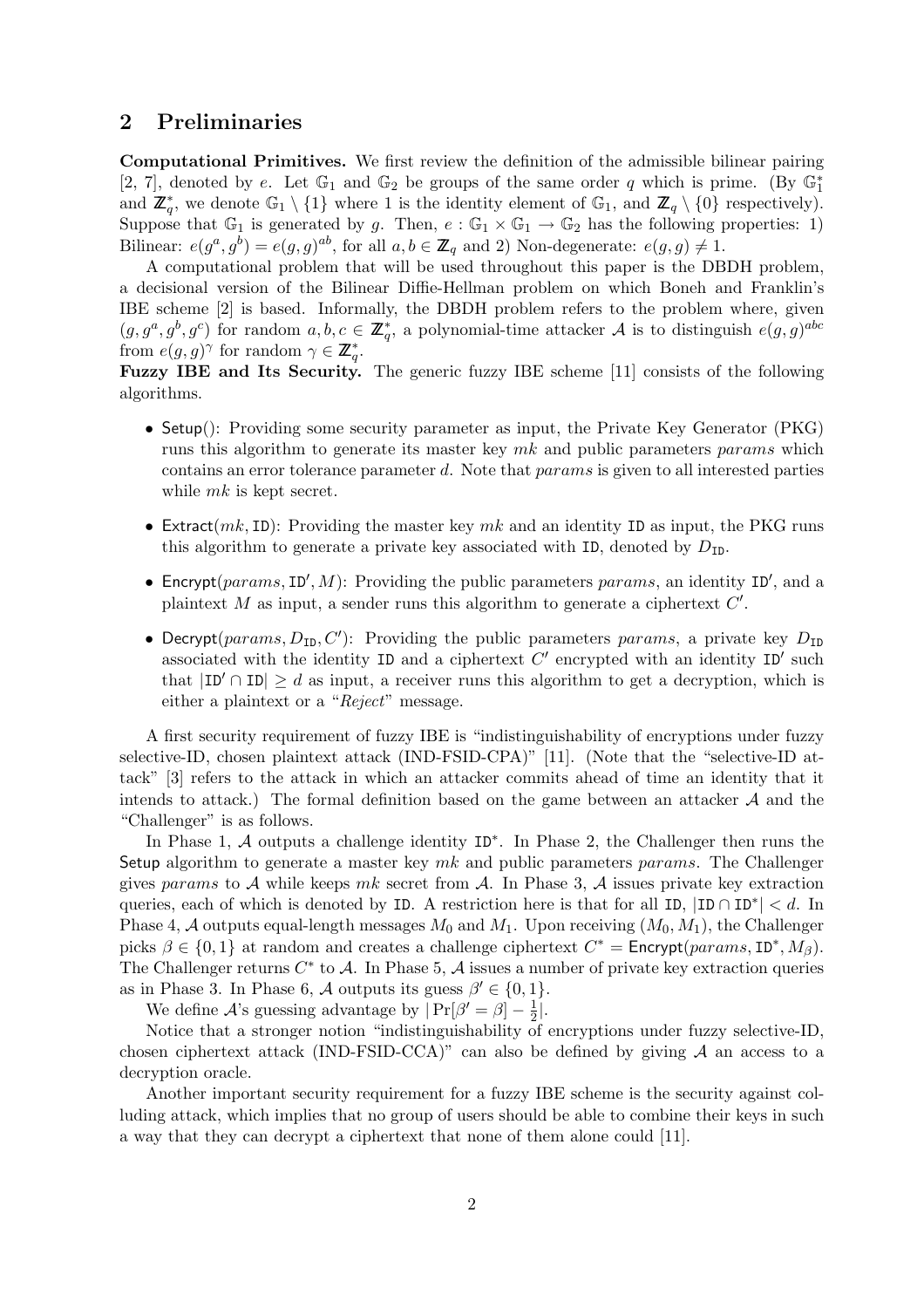### 3 Proposed Fuzzy IBE Schemes

In the rest of the paper,  $\Delta_{a,S}$  denotes the Lagrange coefficient for  $a \in \mathbb{Z}_q^*$   $(q, a \text{ prime})$  and a set S of elements in  $\mathbb{Z}_q^*$ . Notice that

$$
\Delta_{a,S}(x) = \prod_{a \in S, b \neq a} \frac{x - b}{a - b}.
$$

Without loss of generality, we assume that an identity is a set of n different elements in  $\mathbb{Z}_q^*$ . For example, each of n strings of arbitrary length with an index  $i \in \mathbb{Z}$  can be hashed using some collision-resistant hash function whose range is  $\mathbb{Z}_q^*$ .

**Efficient Fuzzy IBE-I (EFIBE-I) Scheme.** As mentioned earlier the hash function  $H$  in our first fuzzy IBE scheme is assumed to be a random oracle, which gives rise to very short public parameters. However, we note that our scheme has a different structure compared to the random oracle version of the Sahai-Waters construction considered in [9]. The unique feature of EFIBE-I is that its private key extraction algorithm (Extract) is structurally simple and highly efficient.

- Setup(): Generate a group  $\mathbb{G}_1$  of prime order q. Construct a bilinear map  $e : \mathbb{G}_1 \times \mathbb{G}_1 \to \mathbb{G}_2$ , where  $\mathbb{G}_2$  is a group of the same order q. Pick a generator g of the group  $\mathbb{G}_1$ . Pick  $g_1 \in \mathbb{G}_1$  at random. Pick  $s \in \mathbb{Z}_q^*$  at random and compute  $g_2 = g^s$ . Choose a hash function  $H : \mathbb{Z}_q^* \to \mathbb{G}_1$ . Select a tolerance parameter d. Output a public parameter  $params = (q, g, e, \mathbb{G}_1, \mathbb{G}_2, H, g_1, g_2, d)$  and a master key  $mk = (q, g, e, \mathbb{G}_1, \mathbb{G}_2, H, g_1, g_2, s).$
- Extract(mk, ID), where ID =  $(\mu_1, \ldots, \mu_n)$ : Pick a random polynomial  $p(\cdot)$  of degree  $d-1$ over  $\mathbb{Z}_q$  such that  $p(0) = s$  and compute a private key  $D_{\mu_i} = (\gamma_{\mu_i}, \delta_{\mu_i}) = (H(\mu_i)^{p(\mu_i)}, g^{p(\mu_i)})$ for  $i = 1, ..., n$ . Return  $D_{ID} = (D_{\mu_1}, ..., D_{\mu_n})$ .
- Encrypt(params, ID', M), where  $ID' = (\mu'_1, \ldots, \mu'_n)$  and  $M \in \mathbb{G}_2$ : Pick  $r \in \mathbb{Z}_q^*$  at random and compute

$$
C' = (\text{ID}', U, V_{\mu'_1}, \dots, V_{\mu'_n}, W)
$$
  
= (\text{ID}', g^r, (g\_1 H(\mu'\_1))^r, \dots, (g\_1 H(\mu'\_n))^r, e(g\_1, g\_2)^r M)

• Decrypt(params,  $D_{ID}$ , C'), where C' is encrypted with ID' such that  $|ID' \cap ID| \ge d$  (Recall that  $ID = (\mu_1, ..., \mu_n)$ : Choose an arbitrary set  $S \subseteq ID \cap ID'$  such that  $|S| = d$  and compute

$$
M=\frac{e(\prod_{\mu_j\in S}\gamma_{\mu_j}^{\Delta_{\mu_j,S}(0)},U)}{\prod_{\mu_j\in S}e(V_{\mu_j},\delta_{\mu_j}^{\Delta_{\mu_j,S}(0)})}\cdot W
$$

(Here, notice that  $\mu'_j = \mu_j$  if  $\mu_j \in S$ ). Return M.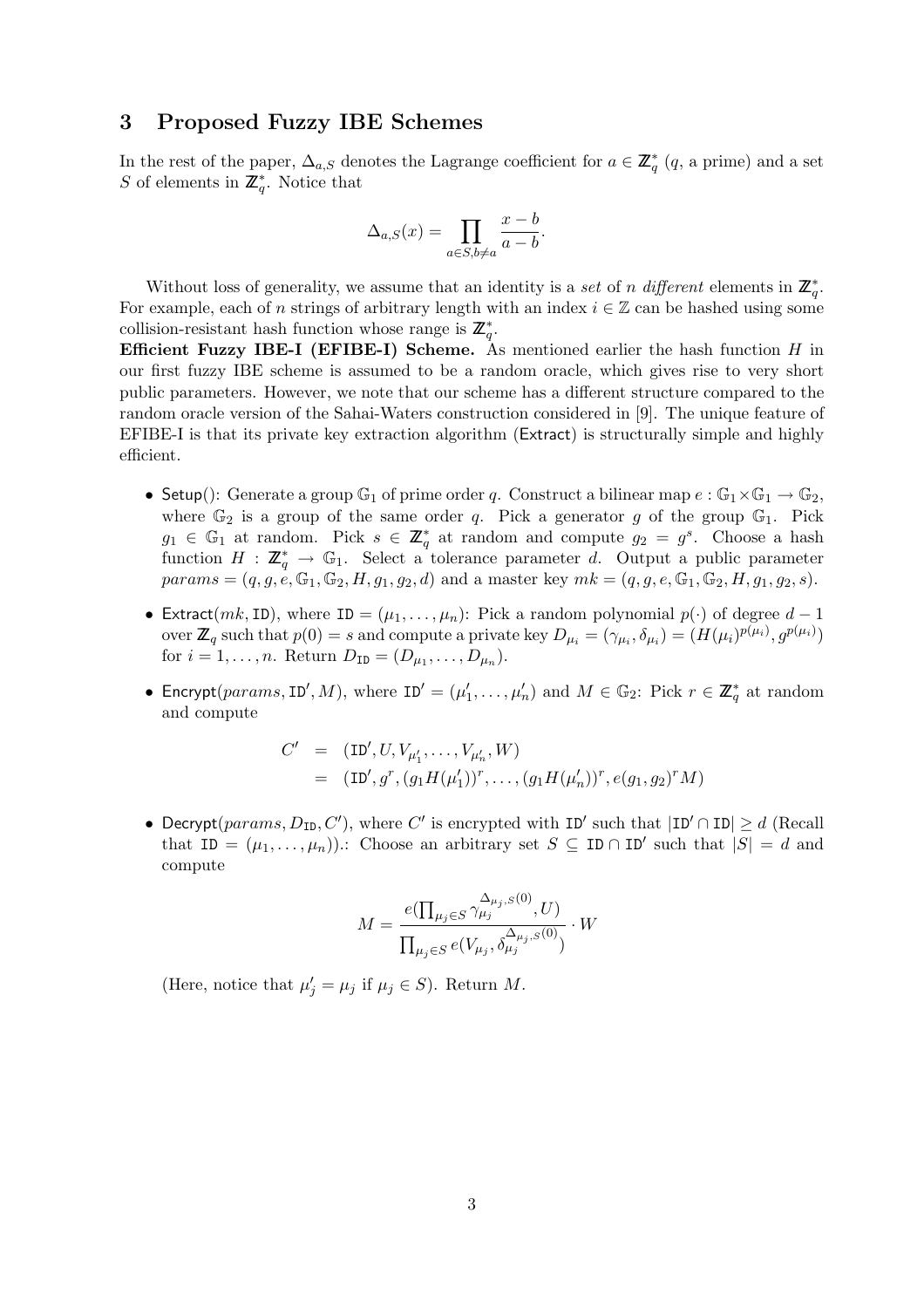The above decryption algorithm is correct as

$$
\frac{e(\prod_{\mu_{j}\in S}\gamma_{\mu_{j}}^{\Delta_{\mu_{j},S}(0)},U)}{\prod_{\mu_{j}\in S}e(V_{\mu_{j}},\delta_{\mu_{j}}^{\Delta_{\mu_{j},S}(0)})}\cdot W = \frac{e(\prod_{\mu_{j}\in S}\gamma_{\mu_{j}}^{\Delta_{\mu_{j},S}(0)},g^{r})}{\prod_{\mu_{j}\in S}e((g_{1}H(\mu_{j}))^{r},\delta_{\mu_{j}}^{\Delta_{\mu_{j},S}(0)},g^{r})} \cdot W
$$
\n
$$
= \frac{e(\prod_{\mu_{j}\in S}\gamma_{\mu_{j}}^{\Delta_{\mu_{j},S}(0)},g^{r})}{\prod_{\mu_{j}\in S}e((g_{1}^{\Delta_{\mu_{j},S}(0)}H(\mu_{j})^{\Delta_{\mu_{j},S}(0)})^{r},g^{p(\mu_{j})})}\cdot W
$$
\n
$$
= \frac{e(\prod_{\mu_{j}\in S}\gamma_{\mu_{j}}^{\Delta_{\mu_{j},S}(0)},g^{r})}{\prod_{\mu_{j}\in S}e(g_{1}^{\Delta_{\mu_{j},S}(0)p(\mu_{j})}H(\mu_{j})^{\Delta_{\mu_{j},S}(0)p(\mu_{j})},g^{r})}\cdot W
$$
\n
$$
= \frac{e(\prod_{\mu_{j}\in S}\gamma_{\mu_{j}}^{\Delta_{\mu_{j},S}(0)}g^{r})}{e(\prod_{\mu_{j}\in S}g_{1}^{\Delta_{\mu_{j},S}(0)p(\mu_{j})},g^{r})e(\prod_{\mu_{j}\in S}\gamma_{\mu_{j}}^{\Delta_{\mu_{j},S}(0)},g^{r})}\cdot W
$$
\n
$$
= \frac{1}{e(g_{1}^{s},g^{r})}\cdot e(g_{1},g_{2})^{r}M = \frac{1}{e(g_{1},g_{2})^{r}}\cdot e(g_{1},g_{2})^{r}M = M.
$$

We now prove the following theorem regarding the security of EFIBE-I in the IND-FSID-CPA sense.

Theorem 1 The EFIBE-I scheme is IND-FSID-CPA secure in the random oracle model assuming that the DBDH problem is hard.

*Proof.* Assume that an attacker  $\mathcal A$  breaks IND-FSID-CPA of EFIBE-I with probability greater than  $\epsilon$  within time t making  $q_H$  random oracle queries and  $q_{ex}$  private key extraction queries. We show that using  $A$ , one can construct a DBDH attacker  $B$ .

Suppose that B is given  $(q, g, e, \mathbb{G}_1, \mathbb{G}_2, g^a, g^b, g^c, \tau)$ , where  $\tau$  is either  $e(g, g)^{abc}$  or  $e(g, g)^\gamma$ for random  $\gamma \in \mathbb{Z}_q^*$ , as an instance of the DBDH problem. By  $\epsilon'$  and  $t'$ , we denote  $\mathcal{B}$ 's winning probability and running time respectively.  $\beta$  can simulate the Challenger's execution of each phase of IND-FSID-CPA game for A as follows.

Simulation of Phase 1. Suppose that A outputs a challenge identity  $ID^* = (\mu_1^*, \ldots, \mu_n^*)$ . Simulation of Phase 2. B sets  $g_1 = g^b$  and  $g_2 = g^c$ , and gives  $\mathcal{A}$   $(q, g, e, \mathbb{G}_1, \mathbb{G}_2, H, g_1, g_2, d)$  as *params*, where  $d \in \mathbb{Z}^+$  and H is a random oracle controlled by B as follows.

Upon receiving a query  $\mu$  to H:

If there exists  $\langle \mu, (l, h) \rangle$  in HList, return h. Otherwise, do the following:

If  $\mu = \mu_i^*$  for some  $i \in [1, n]$ , choose  $l \in \mathbb{Z}_q^*$  at random and compute  $h = g^l/g_1$ . Else choose  $l \in \mathbb{Z}_q^*$  at random and compute  $h = g^l$ . Add  $\langle \mu, l, h \rangle$  to HList and return  $H(\mu) = h$  as answer.

Simulation of Phase 3. B answers  $\mathcal{A}$ 's private key extraction queries as follows.

Upon receiving a private key extraction query  $ID = (\mu_1, \ldots, \mu_n)$  such that  $|ID \cap ID^*| < d$ :

Let  $\Gamma = \text{ID} \cap \text{ID}^*$ ; Let  $\Gamma'$  be any set such that  $\Gamma \subseteq \Gamma' \subseteq \text{ID}$  and  $|\Gamma'| = d - 1$ ; Let  $S = \Gamma' \cup \{0\}.$ 

For every  $\mu_i \in \Gamma'$ , run the above H-oracle simulator to get  $\langle \mu_i, l_i, h_i \rangle$  in HList, pick  $\lambda_i \in \mathbb{Z}_q^*$  at random and compute  $D_i = (h_i^{\lambda_i}, g^{\lambda_i}).$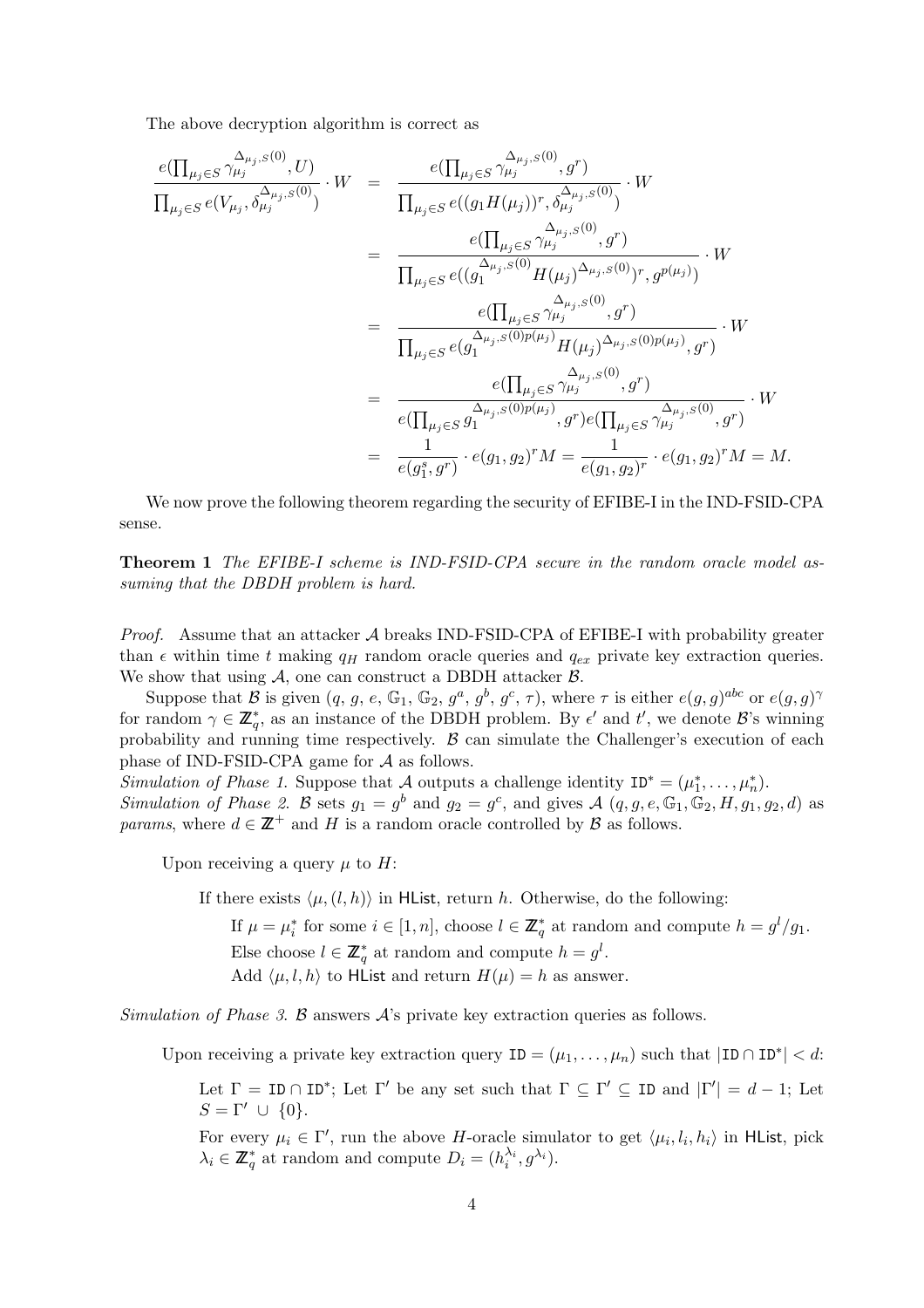For every  $\mu_i \in \text{ID} \backslash \Gamma'$ , run the above H-oracle simulator to get  $\langle \mu_i, l_i, h_i \rangle$  in HList and compute

$$
D_i = \Big( \big( \prod_{\mu_j \in \Gamma'} h_i^{\Delta_{\mu_j, S}(\mu_i) \lambda_j} \big) g_2^{\Delta_{0, S}(\mu_i) l_i}, \big( \prod_{\mu_j \in \Gamma'} g^{\Delta_{\mu_j, S}(\mu_i) \lambda_j} \big) g_2^{\Delta_{0, S}(\mu_i)} \Big).
$$

Return  $(D_{\mu_1}, \ldots, D_{\mu_n}).$ 

Now define  $\lambda_i = p(\mu_i)$  for a random polynomial  $p(\cdot)$  of degree  $d-1$  over  $\mathbb{Z}_q^*$  such that  $p(0) = c$ . Notice that when  $\mu_i \in \Gamma'$ , the simulated  $D_i$ 's and those of  $D_i$ 's in the real attack are identically distributed. Notice also that even when  $\mu_i \notin \Gamma'$ , the above simulation is still correct. – Since  $\mu_i \notin \Gamma'$  means  $\mu_i \notin \Gamma$ ,  $h_i = H(\mu_i) = g^{l_i}$  by the simulation of H. Thus, noting that  $g_2 = g^c$ , we have

$$
D_i = \left( (g^{l_i(\sum_{\mu_j \in \Gamma'} \Delta_{\mu_j, S}(\mu_i)p(\mu_j))}) g^{l_i\Delta_{0, S}(\mu_i)c}, g^{\sum_{\mu_j \in \Gamma'} \Delta_{\mu_j, S}(\mu_i)p(\mu_j)} g^{\Delta_{0, S}(\mu_i)c} \right)
$$
  
\n
$$
= \left( g^{l_i(\sum_{\mu_j \in \Gamma'} \Delta_{\mu_j, S}(\mu_i)p(\mu_j) + \Delta_{0, S}(\mu_i)p(0))}, g^{\sum_{\mu_j \in \Gamma'} \Delta_{\mu_j, S}(\mu_i)p(\mu_j) + \Delta_{0, S}(\mu_i)p(0)} \right)
$$
  
\n
$$
= (g^{l_i p(\mu_i)}, g^{p(\mu_i)}) = (H(\mu_i)^{p(\mu_i)}, g^{p(\mu_i)}).
$$

Consequently, the simulated key  $(D_{\mu_1},...,D_{\mu_n})$  is distributed the same as the one in the real attack.

Simulation of Phase  $\lambda$ . B creates a challenge ciphertext  $C^*$  as follows.

Upon receiving  $(M_0, M_1)$ :

Choose  $\beta \in \{0,1\}$  at random. Search HList to get  $l_1^*, \ldots, l_n^*$  that correspond to each of  $ID^* = (\mu_1^*, \ldots, \mu_n^*)$ . Compute  $g^{al_i^*}$  for  $i = 1, \ldots, n$ . Return  $C^* = (g^a, g^{al_1^*}, \ldots, g^{al_n^*}, \tau M_\beta)$  as a challenge ciphertext.

Simulation of Phase 5. B answers  $\mathcal{A}$ 's random oracle/private key extraction queries as in Phase 3.

Simulation of Phase 6. A outputs its guess  $\beta'$ . If  $\beta' = \beta$ , B outputs 1. Otherwise, it outputs 0. Analysis. Notice in the above simulation thta if  $\tau = e(g, g)^{abc}$  then  $\tau M_\beta = e(g^b, g^c)^a M_\beta =$  $e(g_1, g_2)^a M_\beta$ . Notice also that  $g^{al_i^*} = (g^{l_i^*})^a = (g_1 H(\mu_i^*))^a$  for  $i = 1, \ldots, n$  from the construction of the random oracle  $H$ . Hence the challenge ciphertext  $C^*$  created above is distributed the same as the one in the real attack. On the other hand, if  $\tau = e(g, g)^\gamma$  for  $\gamma \in \mathbb{Z}_q^*$  chosen uniformly at random,  $\tau M_\beta$  is uniform in  $\mathbb{G}_2$ . As justified in the simulation of Phase 3,  $\beta$  perfectly simulates the random oracle H and the key private key extraction. Hence, we get  $Pr[\mathcal{B}(g, g^a, g^b, g^c, e(g, g)^{abc})]$  $1] = Pr[\beta' = \beta],$  where  $|Pr[\beta' = \beta] - \frac{1}{2}$  $\frac{1}{2}$  | >  $\epsilon$ , and  $\Pr[\mathcal{B}(g, g^a, g^b, g^c, e(g, g)^\gamma) = 1] = \Pr[\beta' = \beta] =$ 1  $\frac{1}{2}$ , where  $\gamma$  is uniform in  $\mathbb{G}_2$ . Consequently, we get

$$
|\Pr[\mathcal{B}(g,g^a,g^b,g^c,e(g,g)^{abc})=1]-\Pr[\mathcal{B}(g,g^a,g^b,g^c,e(g,g)^{\gamma})=1]|>\Big|\big(\frac{1}{2}\pm\epsilon\big)-\frac{1}{2}\Big|=\epsilon.
$$

B's running time is computed as  $t' < t + (q_H + q_{ex})O(T_e)$ , where  $T_e$  denotes the computing time for an exponentiation in  $\mathbb{G}_1$ .

By the same argument as [11], the EFIBE-I scheme prevents collusion attacks since each users' private key components are generated with different random polynomials.– Even if multiple users collude, they will not be able to combine their private key components to form a key which is useful to compromise the confidentiality of the scheme.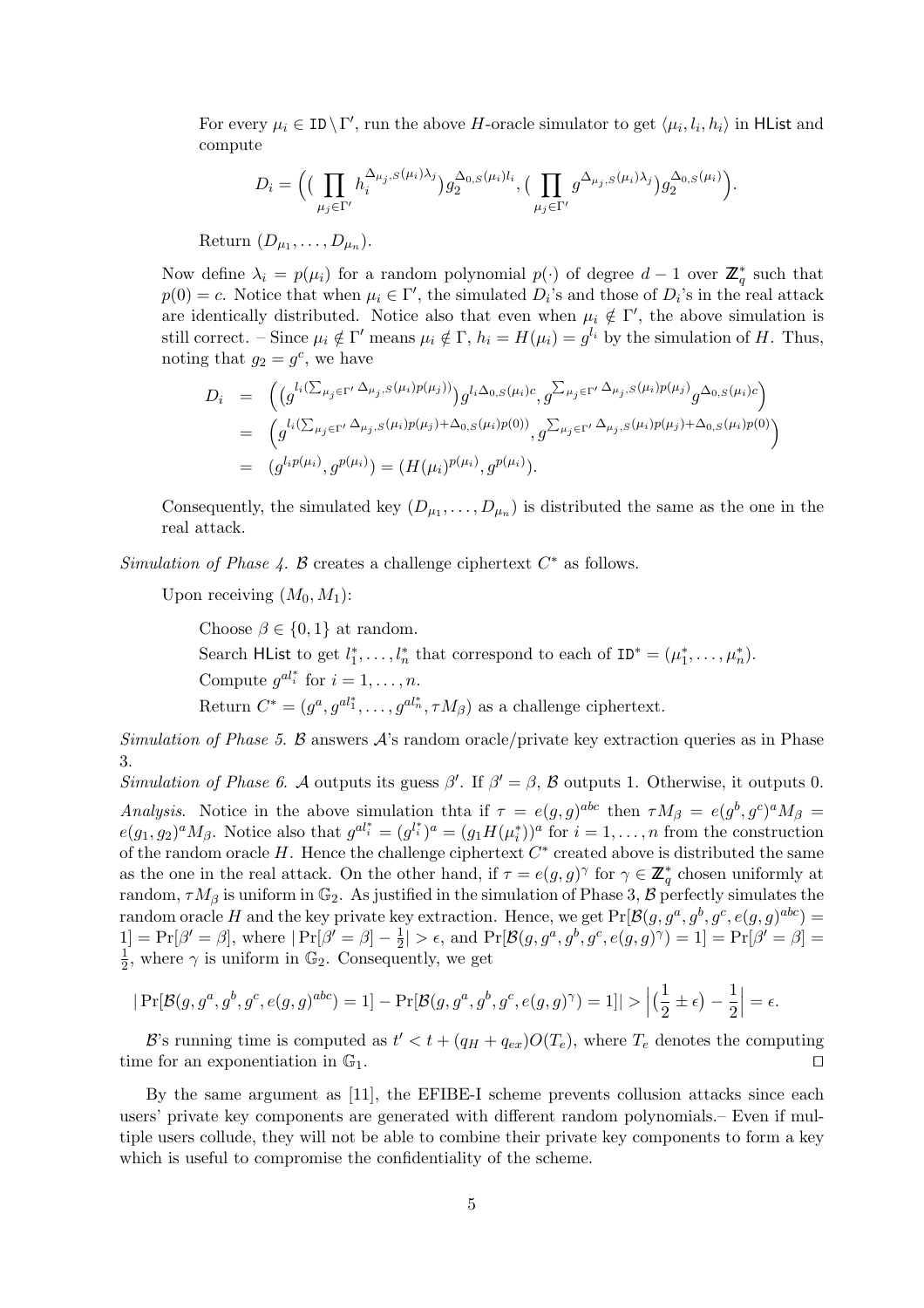Efficient Fuzzy IBE-II (EFIBE-II) Scheme. Our second fuzzy IBE scheme bears some similarities to the second scheme based on the DBDH problem [11]. However, its private key extraction has been simplified by using the outputs of the chosen random polynomial as random exponents for  $g_1$ , in contrast to the scheme in [11] which introduces extra random exponents and hence incurs extra exponentiations. More precisely, our scheme computes  $((g_1H(\mu_i))^{p(\mu_i)}, g^{p(\mu_i)})$ instead of  $(g_1^{p(\mu_i)}H(\mu_i)^{r_i}, g^{r_i})$  [11] to generate a private key associated with an identity ID<sup>'</sup> =  $(\mu'_1, \ldots, \mu'_n).$ 

A description of the scheme is as follows.

- Setup(): Generate a group  $\mathbb{G}_1$  of prime order q. Construct a bilinear map  $e : \mathbb{G}_1 \times \mathbb{G}_1 \to \mathbb{G}_2$ , where  $\mathbb{G}_2$  is a group of the same order q. Pick a generator g of the group  $\mathbb{G}_1$ . Pick  $g_1 \in \mathbb{G}_1$  at random. Pick  $s \in \mathbb{Z}_q^*$  at random and compute  $g_2 = g^s$ . Choose a hash function  $H : \mathbb{Z}_q^* \to \mathbb{G}_1$ . Select a tolerance parameter d. Output a public parameter  $params = (q, g, e, \mathbb{G}_1, \mathbb{G}_2, H, g_1, g_2, d)$  and a master key  $mk = (q, g, e, \mathbb{G}_1, \mathbb{G}_2, H, g_1, g_2, s).$
- Extract(mk, ID), where ID =  $(\mu_1, \ldots, \mu_n)$ : Pick a random polynomial  $p(\cdot)$  of degree  $d-1$ over  $\mathbb{Z}_q$  such that  $p(0) = s$  and compute a private key  $D_{\mu_i} = (\gamma_{\mu_i}, \delta_{\mu_i}) = ((g_1 H(\mu_i))^{p(\mu_i)}, g^{p(\mu_i)})$ for  $i = 1, ..., n$ . Return  $D_{ID} = (D_{\mu_1}, ..., D_{\mu_n})$ .
- Encrypt(params, ID', M), where  $ID' = (\mu'_1, \ldots, \mu'_n)$  and  $M \in \mathbb{G}_2$ : Pick  $r \in \mathbb{Z}_q^*$  at random and compute

$$
C' = (\text{ID}', U, V_{\mu'_1}, \dots, V_{\mu'_n}, W)
$$
  
= (\text{ID}', g^r, H(\mu'\_1)^r, \dots, H(\mu'\_n)^r, e(g\_1, g\_2)^r M)

• Decrypt(params,  $D_{ID}$ , C'), where C' is encrypted with ID' such that  $|ID' \cap ID| \ge d$  (Recall that  $ID = (\mu_1, ..., \mu_n)$ : Choose an arbitrary set  $S \subseteq ID \cap ID'$  such that  $|S| = d$  and compute

$$
M = \frac{\prod_{\mu_j \in S} e(V_{\mu_j}, \delta^{\Delta_{\mu_j}, S(0)}_{\mu_j})}{e(\prod_{\mu_j \in S} \gamma_{\mu_j}^{\Delta_{\mu_j}, S(0)}, U)} \cdot W
$$

(Here, notice that  $\mu'_j = \mu_j$  if  $\mu_j \in S$ ). Return M.

The above decryption algorithm is correct as

$$
\frac{\prod_{\mu_j \in S} e(V_{\mu_j}, \delta^{\Delta_{\mu_j}, S(0)}_{\mu_j})}{e(\prod_{\mu_j \in S} \gamma_{\mu_j}, S(0)}, U) \cdot W = \frac{\prod_{\mu_j \in S} e(H(\mu_j)^r, g^{p(\mu_j) \Delta_{\mu_j}, S(0)})}{e(\prod_{\mu_j \in S} (g_1 H(\mu_j))^{p(\mu_j) \Delta_{\mu_j}, S(0)}, g^r)} \cdot W
$$
\n
$$
= \frac{\prod_{\mu_j \in S} e(H(\mu_j)^{p(\mu_j) \Delta_{\mu_j}, S(0)}, g^r)}{e(\prod_{\mu_j \in S} (g_1 H(\mu_j))^{p(\mu_j) \Delta_{\mu_j}, S(0)}, g^r)} \cdot W
$$
\n
$$
= \frac{\prod_{\mu_j \in S} e(H(\mu_j)^{p(\mu_j) \Delta_{\mu_j}, S(0)}, g^r)}{e(\prod_{\mu_j \in S} g_1^{p(\mu_j) \Delta_{\mu_j}, S(0)}, g^r)} \cdot \frac{W}{e(\prod_{\mu_j \in S} H(\mu_j)^{p(\mu_j) \Delta_{\mu_j}, S(0)}, g^r)}
$$
\n
$$
= \frac{1}{e(\prod_{\mu_j \in S} g_1^{p(\mu_j) \Delta_{\mu_j}, S(0)}, g^r)} \cdot e(g_1, g_2)^r M
$$
\n
$$
= \frac{1}{e(g_1^s, g^r)} \cdot e(g_1, g_2)^r M = \frac{1}{e(g_1, g_2)^r} \cdot e(g_1, g_2)^r M = M.
$$

We then prove the following theorem regarding the security of EFIBE-II in the IND-FSID-CPA sense.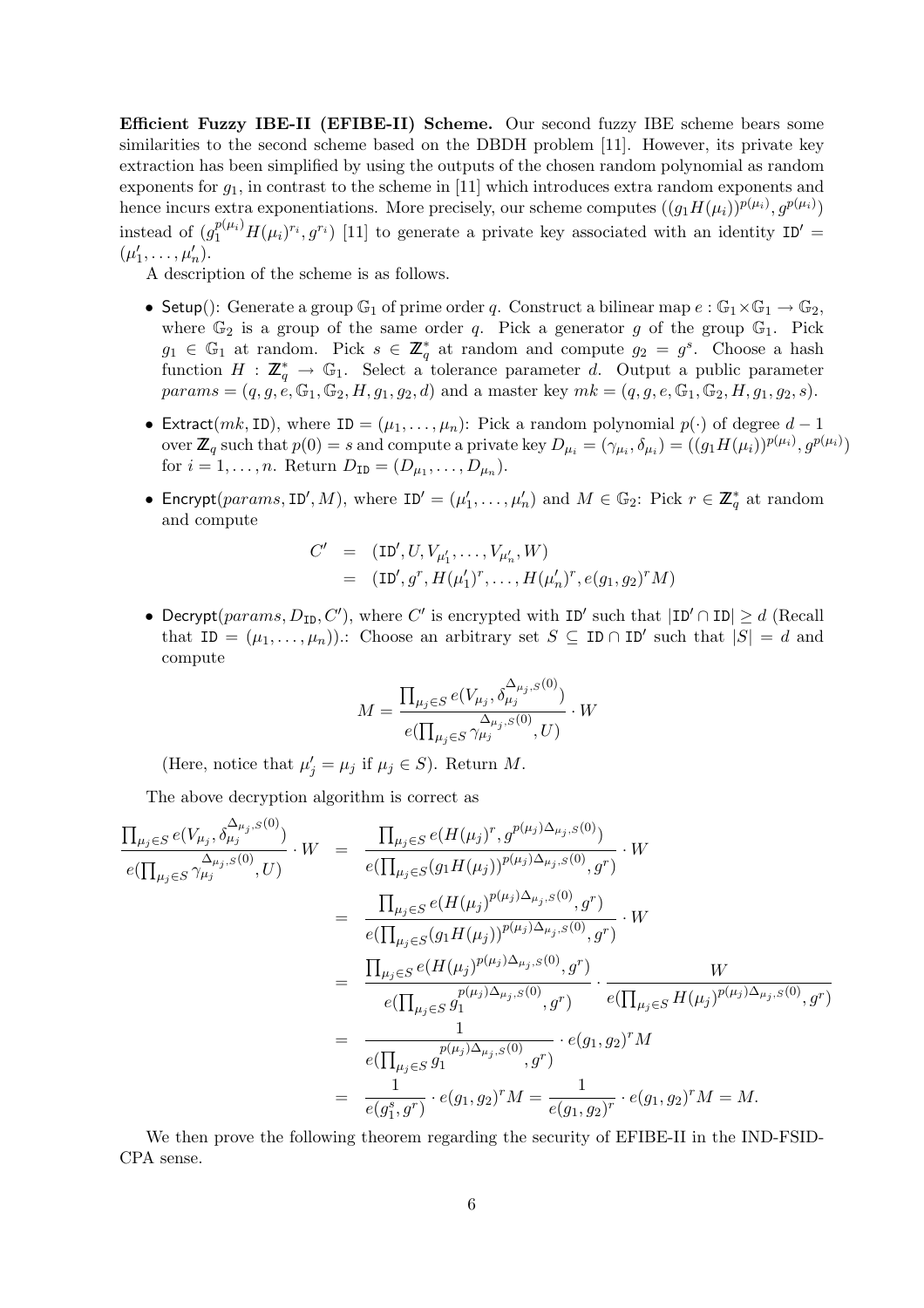Theorem 2 The EFIBE-II scheme is IND-FSID-CPA secure in the random oracle model assuming that the DBDH problem is hard.

*Proof.* Assume that an attacker  $\mathcal A$  breaks IND-FSID-CPA of EFIBE-II with probability greater than  $\epsilon$  within time t making  $q_{ex}$  private key extraction queries. We show that using A, one can construct a DBDH attacker B.

Suppose that B is given  $(q, e, \mathbb{G}_1, \mathbb{G}_2, g, g^a, g^b, g^c, \tau)$ , where  $\tau$  is either  $e(g, g)^{abc}$  or  $e(g, g)^\gamma$ for random  $\gamma \in \mathbb{Z}_{q}^{*}$ , as an instance of the DBDH problem. By  $\epsilon'$  and  $t'$ , we denote  $\mathcal{B}'$ 's winning probability and running time respectively.  $\beta$  can simulate the Challenger's execution of each phase of IND-FSID-CPA game for A as follows.

Simulation of Phase 1. Suppose that A outputs a challenge identity  $ID^* = (\mu_1^*, \ldots, \mu_n^*)$ . Simulation of Phase 2. B sets  $g_1 = g^b$  and  $g_2 = g^c$ , and gives  $\mathcal{A}$   $(q, g, e, \mathbb{G}_1, \mathbb{G}_2, H, g_1, g_2, d)$  as *params*, where  $d \in \mathbb{Z}^+$  and H is a random oracle controlled by B as follows.

Upon receiving a query  $\mu$  to H:

If there exists  $\langle (\mu, l), h \rangle$  in HList, return h. Otherwise, do the following:

If  $\mu = \mu_i^*$  for some  $i \in [1, n]$ , choose  $l \in \mathbb{Z}_q^*$  at random and compute  $h = g^l$ . Else choose  $l \in \mathbb{Z}_q^*$  at random and compute  $h = g^l/g_1$ . Add  $\langle \mu, l, h \rangle$  to HList and return  $h = H(\mu)$  as answer.

Simulation of Phase 3. B answers  $\mathcal{A}$ 's private key extraction queries as follows.

Upon receiving a private key extraction query  $ID = (\mu_1, ..., \mu_n)$  such that  $|ID \cap ID^*| < d$ :

Let  $\Gamma = \text{ID} \cap \text{ID}^*$ ; Let  $\Gamma'$  be any set such that  $\Gamma \subseteq \Gamma' \subseteq \text{ID}$  and  $|\Gamma'| = d - 1$ ; Let  $S = \Gamma' \cup \{0\}.$ 

For every  $\mu_i \in \Gamma'$ , run the above H-oracle simulator to get  $\langle \mu_i, l_i, h_i \rangle$  in HList, pick  $\lambda_i \in \mathbb{Z}_q^*$  at random and compute  $D_i = ((g_1 h_i)^{\lambda_i}, g^{\lambda_i})$ . Let  $\lambda_i = p(\mu_i)$ .

For every  $\mu_i \in \text{ID} \backslash \Gamma'$ , run the above H-oracle simulator to get  $\langle \mu_i, l_i, h_i \rangle$  in HList and compute

$$
D_i = \Big( \big( \prod_{\mu_j \in \Gamma'} (g_1 h_i)^{\Delta_{\mu_j, S}(\mu_i) \lambda_j} \big) g_2^{\Delta_{0, S}(\mu_i) l_i}, \big( \prod_{\mu_j \in \Gamma'} g^{\Delta_{\mu_j, S}(\mu_i) \lambda_j} \big) g_2^{\Delta_{0, S}(\mu_i)} \Big).
$$

Return  $(D_{\mu_1}, \ldots, D_{\mu_n}).$ 

Now define  $\lambda_i = p(\mu_i)$  for a random polynomial  $p(\cdot)$  of degree  $d-1$  over  $\mathbb{Z}_q^*$  such that  $p(0) = c$ . Notice that when  $\mu_i \in \Gamma'$ , the simulated  $D_i$ 's and those of  $D_i$ 's in the real attack are identically distributed. Notice also that even when  $\mu_i \notin \Gamma'$ , the above simulation is still correct. – Since  $\mu_i \notin \Gamma'$  means  $\mu_i \notin \Gamma$ ,  $g_1 h_i = g^{l_i}$ . Noting that  $g_2 = g^c$ , we have

$$
D_i = \left( \left( g^{l_i(\sum_{\mu_j \in \Gamma'} \Delta_{\mu_j, S}(\mu_i)p(\mu_j))} \right) g^{l_i\Delta_{0,S}(\mu_i)c}, g^{\sum_{\mu_j \in \Gamma'} \Delta_{\mu_j, S}(\mu_i)p(\mu_j)} g^{\Delta_{0,S}(\mu_i)c} \right) = \left( g^{l_i(\sum_{\mu_j \in \Gamma'} \Delta_{\mu_j, S}(\mu_i)p(\mu_j) + \Delta_{0,S}(\mu_i)p(0))}, g^{\sum_{\mu_j \in \Gamma'} \Delta_{\mu_j, S}(\mu_i)p(\mu_j) + \Delta_{0,S}(\mu_i)p(0)} \right) = \left( g^{l_i p(\mu_i)}, g^{p(\mu_i)} \right) = \left( \left( g_1 h_i \right)^{p(\mu_i)}, g^{p(\mu_i)} \right) = \left( \left( g_1 H(\mu_i) \right)^{p(\mu_i)}, g^{p(\mu_i)} \right).
$$

Consequently the simulated key  $(D_{\mu_1},...,D_{\mu_n})$  is distributed the same as the one in the real attack.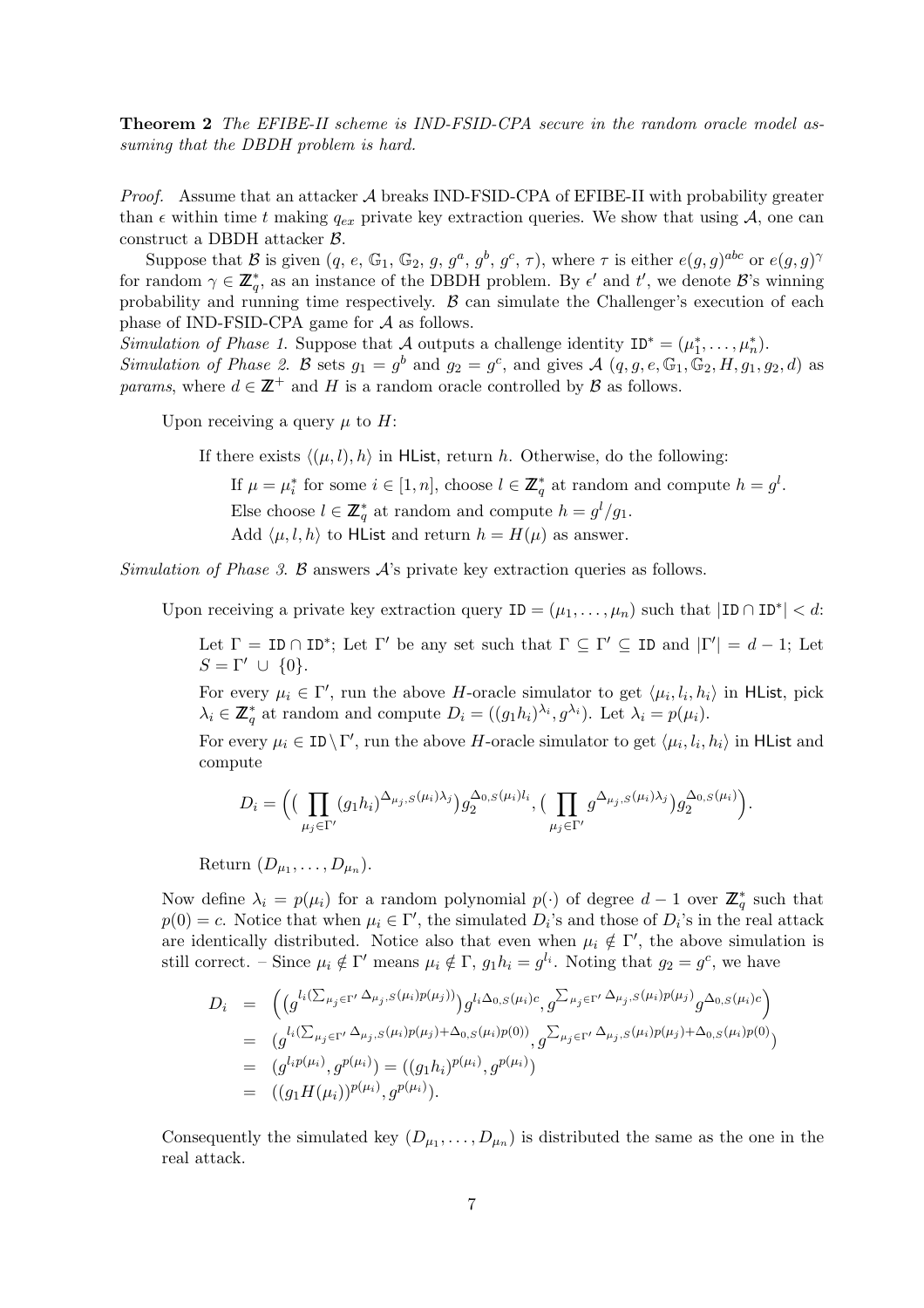Simulation of Phase  $\lambda$ . B creates a challenge ciphertext  $C^*$  as follows.

Upon receiving  $(M_0, M_1)$ :

Choose  $\beta \in \{0,1\}$  at random. Search HList to get  $l_1^*, \ldots, l_n^*$  that correspond to each of  $ID^* = (\mu_1^*, \ldots, \mu_n^*)$ . Compute  $g^{al_i^*}$  for  $i = 1, \ldots, n$ . Return  $C^* = (g^a, g^{al_1^*}, \ldots, g^{al_n^*}, \tau M_\beta)$  as a challenge ciphertext.

Simulation of Phase 5. B answers  $\mathcal{A}$ 's random oracle/private key extraction queries as in Phase 3.

Simulation of Phase 6. A outputs its guess  $\beta'$ . If  $\beta' = \beta$ , B outputs 1. Otherwise, it outputs 0.

Analysis. Note that if  $\tau = e(g, g)^{abc}$ ,  $\tau M_{\beta} = e(g^b, g^c)^a M_{\beta} = e(g_1, g_2)^a M_{\beta}$ . Note also that  $g^{al_i^*} = (g^{l_i^*})^a = H(\mu_i^*)^a$  for  $i = 1, \ldots, n$  from the construction of the random oracle H. Hence the challenge ciphertext  $C^*$  created above is distributed the same as the one in the real attack. On the other hand, if  $\tau$  is uniform and independent in  $\mathbb{G}_2$ , i.e.  $\tau = e(g, g)^\gamma$  for some  $\gamma \in \mathbb{Z}_q^*$  uniformly chosen at random, so is  $\tau M_\beta$ . As justified in the simulation of Phase 3, B perfectly simulates the random oracle H and the key private key extraction. Hence, we get  $Pr[\mathcal{B}(g, g^a, g^b, g^c, e(g, g)^{abc}] =$  $1] = Pr[\beta' = \beta],$  where  $|Pr[\beta' = \beta] - \frac{1}{2}$  $\frac{1}{2}$  | >  $\epsilon$ , and  $\Pr[\mathcal{B}(g, g^a, g^b, g^c, e(g, g)^\gamma) = 1] = \Pr[\beta' = \beta] =$ 1  $\frac{1}{2}$ , where  $\gamma$  is uniform in  $\mathbb{G}_2$ . Consequently, we get

$$
|\Pr[\mathcal{B}(g,g^a,g^b,g^c,e(g,g)^{abc})=1]-\Pr[\mathcal{B}(g,g^a,g^b,g^c,e(g,g)^{\gamma})=1]|>\Big|\big(\frac{1}{2}\pm\epsilon\big)-\frac{1}{2}\Big|=\epsilon.
$$

B's running time is calculated as  $t' < t + q_H O(T_e)$ , where  $T_e$  denotes the computing time for an exponentiation in  $\mathbb{G}_1$ .

Finally we note that from the same reason as EFIBE-I, EFIBE-II is also secure against collusion attacks.

Finally we remark that EFIBE-I and EFIBE-II can be extended to achieve chosen ciphertext security, i.e. IND-FSID-CCA, using the Fujisaki-Okamoto transform [5] in the random oracle model or the simulation-sound NIZK proofs [10] without depending on the random oracle model, as discussed in [11].

## 4 Comparisons

Table 1 summarizes the size of various parameters and the cost of computing sub-algorithms of the proposed fuzzy IBE schemes and the random oracle version of the Sahai-Waters construction [9], which we denote by SW-RO.

Notice that both Extract and Encrypt algorithms of EFIBE-II are more efficient than those of SW-RO. The Extract algorithm of EFIBE-I is the most efficient among the three schemes but its Encrypt is slightly less efficient than those of EFIBE-II and SW-RO.

## 5 Concluding Remarks

We expect that our new fuzzy IBE schemes will serve as efficient building blocks for biometric authentication systems or attribute-based encryption systems.

Construction of fuzzy IBE schemes that have the exactly the same structures as ours (that is, non-random oracle version of our schemes using the technique of [11]) is an interesting open problem.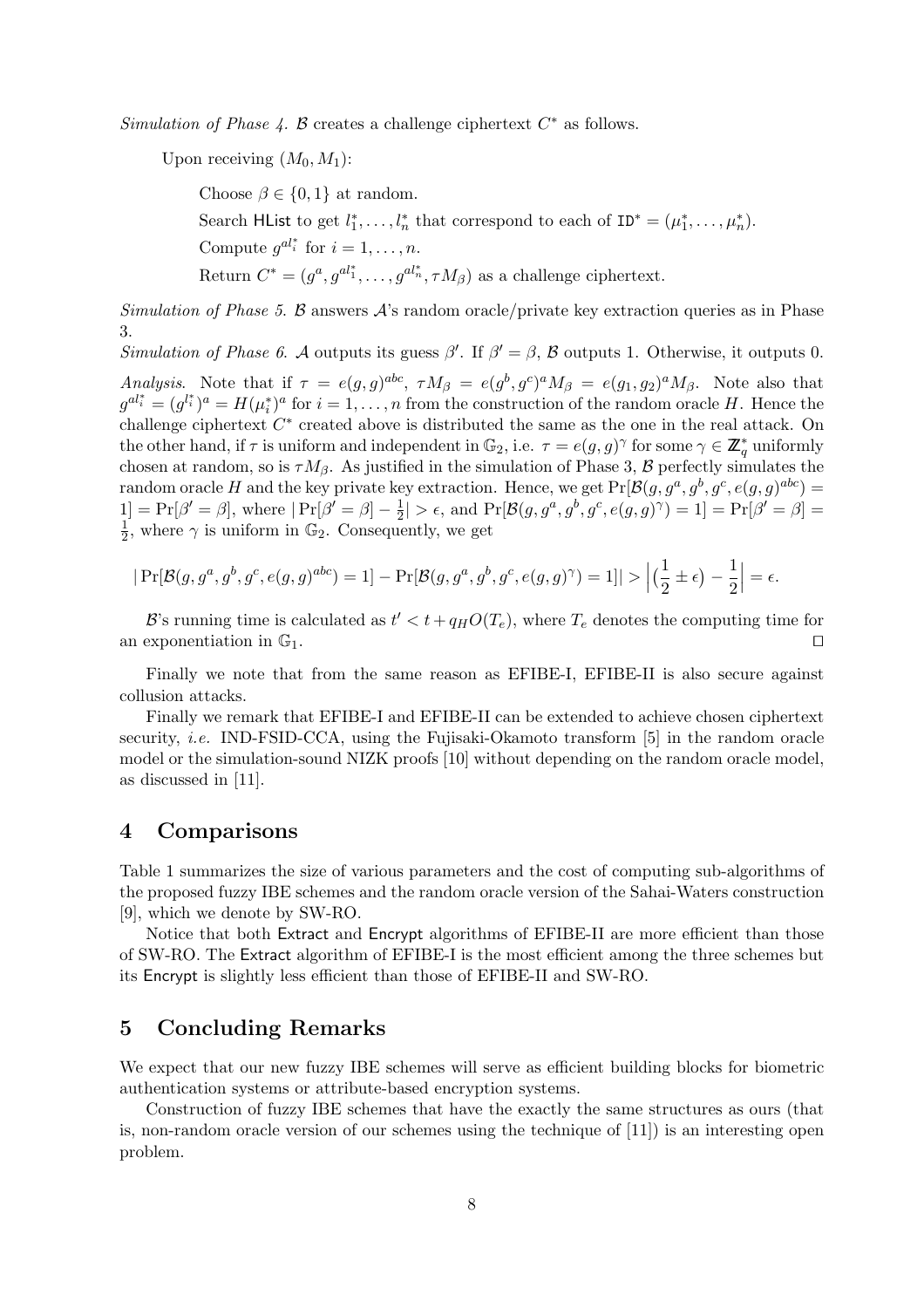|                                            | EFIBE-I               | EFIBE-II              | $SW-RO$               |
|--------------------------------------------|-----------------------|-----------------------|-----------------------|
| Size of params\                            | $2 \mathbb{G}_1 $     | $2 \mathbb{G}_1 $     | $2 \mathbb{G}_1 $     |
| ${q, g, e, \mathbb{G}_1, \mathbb{G}_2, d}$ |                       |                       |                       |
| Size of $D_{ID}$                           | $2n G_1 $             | $2n G_1 $             | $2n G_1 $             |
| Size of $C \setminus \texttt{ID}$          | $(n+1) \mathbb{G}_1 $ | $(n+1) \mathbb{G}_1 $ | $(n+1) \mathbb{G}_1 $ |
|                                            | $+ G_2 $              | $+ G_2 $              | $+ G_2 $              |
| Cost of Extract                            | $n(T_H+2T_e)$         | $n(T_H+T_m)$          | $n(T_H+T_m)$          |
|                                            |                       | $+2T_e$ )             | $+3T_e$ )             |
| Cost of Encrypt                            | $n(T_m + T_e)$        | $n(T_e+T_H)$          | $n(T_e+T_H)$          |
|                                            | $+T_H) + 2T_e$        | $+2T_e + T_p$         | $+2T_e + T_p$         |
|                                            | $+T_p+T'_m$           | $+T_m'$               | $+T_m'$               |
| Cost of Decrypt                            | $d(T_e+T_m)$          | $d(T_e+T_m)$          | $d(T_e+T_m)$          |
|                                            | $+ d(T_e + T_p)$      | $+d(T_e+T_p)$         | $+ d(T_e + T_p)$      |
|                                            | $+T_p+T_i'$           | $+T_p+T'_i$           | $+T_p+T_i'$           |
|                                            | $+T_m'$               | $+T_m'$               | $+T_m'$               |
| Security Rel. to                           | DBDH                  | DBDH                  | DBDH                  |

Table 1: Comparisons of Various Fuzzy IBE Schemes. Abbreviations:  $|S|$  – the bit-length of an element in set (or group) S;  $n-$  the number of elements in an identity;  $T_e$  – the computation time for a single exponentiation in  $\mathbb{G}_1$ ;  $T_H$  – the computation time for a function H modeled as a random oracle;  $T_m$  – the computation time for a single multiplication in  $\mathbb{G}_1$ ;  $T_i$  – the computation time for a single inverse operation in  $\mathbb{G}_1$ ;  $T_p$  – the computation a single fora single pairing operation;  $T'_m$  – the computation time for a single multiplication in  $\mathbb{G}_2$ ;  $T'_i$  – the computation time for a single inverse operation in  $\mathbb{G}_2$ ;  $d$  – an error tolerance parameter

## References

- [1] M. Bellare and P. Rogaway, Random Oracles are Practical: A Paradigm for Designing Efficient Protocols, In ACM CCS '93, pp. 62–73, ACM Press, 1993.
- [2] D. Boneh and M. Franklin, Identity-Based Encryption from the Weil Pairing, In Crypto '01, LNCS 2139, pp. 213–229, Springer-Verlag, 2001.
- [3] R. Canetti, S. Halevi, and J. Katz, A Forward-Secure Public-Key Encryption Scheme, Advances in Cryptology - In Eurocrypt 2003, LNCS 2656, pp. 255–271, Springer-Verlag, 2003.
- [4] Y. Dodis, L. Reyzin and A. Smith, Fuzzy Extractors: How to Generate Strong Keys from Biometrics and Other Noisy Data, In Eurocrypt '04, LNCS 3027, pp. 523 – 540, Springer-Verlag, 2004.
- [5] E. Fujisaki and T. Okamoto, Secure Integration of Asymmetric and Symmetric Encryption Schemes, In Crypto '99, LNCS 1666, pp. 537 – 554, Springer-Verlag, 1999.
- [6] V. Goyal, O. Pandey, A. Sahai and B. Waters, Attribute-Based Encryption for Fine-Grained Access Control of Encrypted Data, In ACM CCS '06, 2006, to appear.
- [7] A. Joux: The Weil and Tate Pairings as Building Blocks for Public Key Cryptosystems, Algorithmic Number Theory Symposium (ANTS-V) '02, LNCS 2369, pp. 20–32, Springer-Verlag, 2002.
- [8] A. Juels and M. Wattenberg, A Fuzzy Commitment Scheme, In ACM CCS '99, pp. 28–36, ACM Press, 1999.